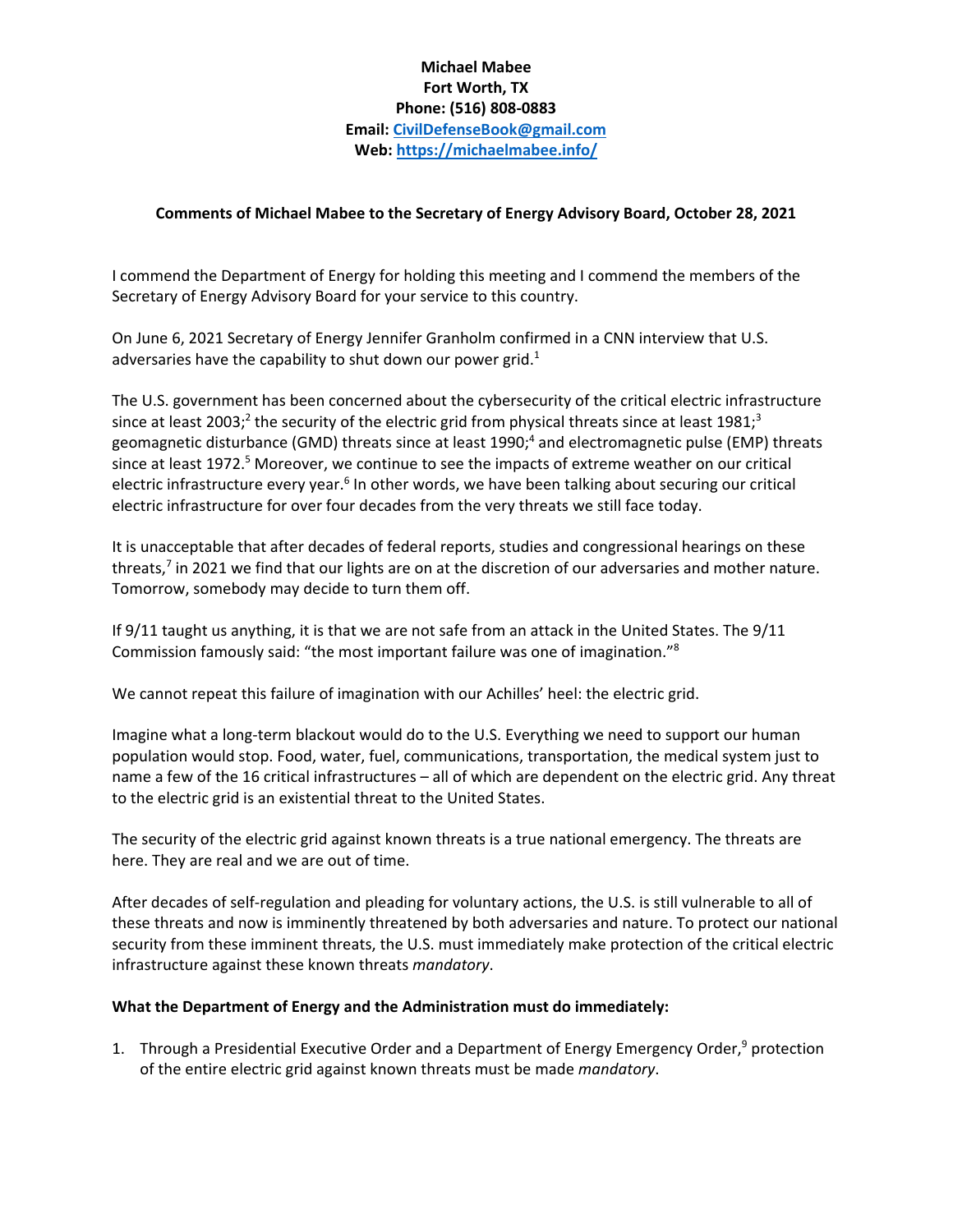#### **What Congress must do at the Administration's urging:**

- 1. Congress must enact legislation mandating that reasonably prudent actions on cybersecurity, physical security, EMP/GMD protective measures and hardening for severe weather events be taken by all entities, public or private sector, that are part of the critical electric infrastructure. These measures must be certified periodically by the Chief Executive Officer of each such critical electric infrastructure entity.<sup>10</sup>
	- a. The Chief Executive Officer of each such critical electric infrastructure entity must be required to certify periodically to the Department of Energy (DOE) and the Department of Homeland Security (DHS) that they have reasonably prudent cybersecurity measures in place that have been reviewed and approved by the Chief Executive Officer of the entity.<sup>11</sup>
	- b. The Chief Executive Officer of each such critical electric infrastructure entity must be required to certify periodically to DOE and DHS that they have reasonably prudent physical security measures in place that have been reviewed and approved by the Chief Executive Officer of the entity.
	- c. The Chief Executive Officer of each such critical electric infrastructure entity must be required to certify periodically to DOE and DHS that they have reasonably prudent EMP/GMD measures in place that have been reviewed and approved by the Chief Executive Officer of the entity.
	- d. The Chief Executive Officer of each such critical electric infrastructure company must be required to certify periodically to DOE and DHS that they have reasonably prudent extreme weather hardening measures in place that have been reviewed and approved by the Chief Executive Officer of the entity.
- 2. There must be civil and criminal penalties for false certification or failure to submit such certifications.
- 3. These certifications should be made available to the public as well as state and federal authorities.

Respectfully,

me-

Michael Mabee Fort Worth, Texas

## **References from my grid security research:**

"How the electric utility industry torpedoed grid security." https://michaelmabee.info/how-the-electric-utility-industry-torpedoed-grid-security/

"Chinese Transformer Complaint Filed with U.S. Government." https://michaelmabee.info/chinese-transformer-complaint-filed-with-u-s-government/

"Critical Electric Infrastructure – The Government Must Step Up." https://michaelmabee.info/critical-electric-infrastructure-the-government-must-step-up/